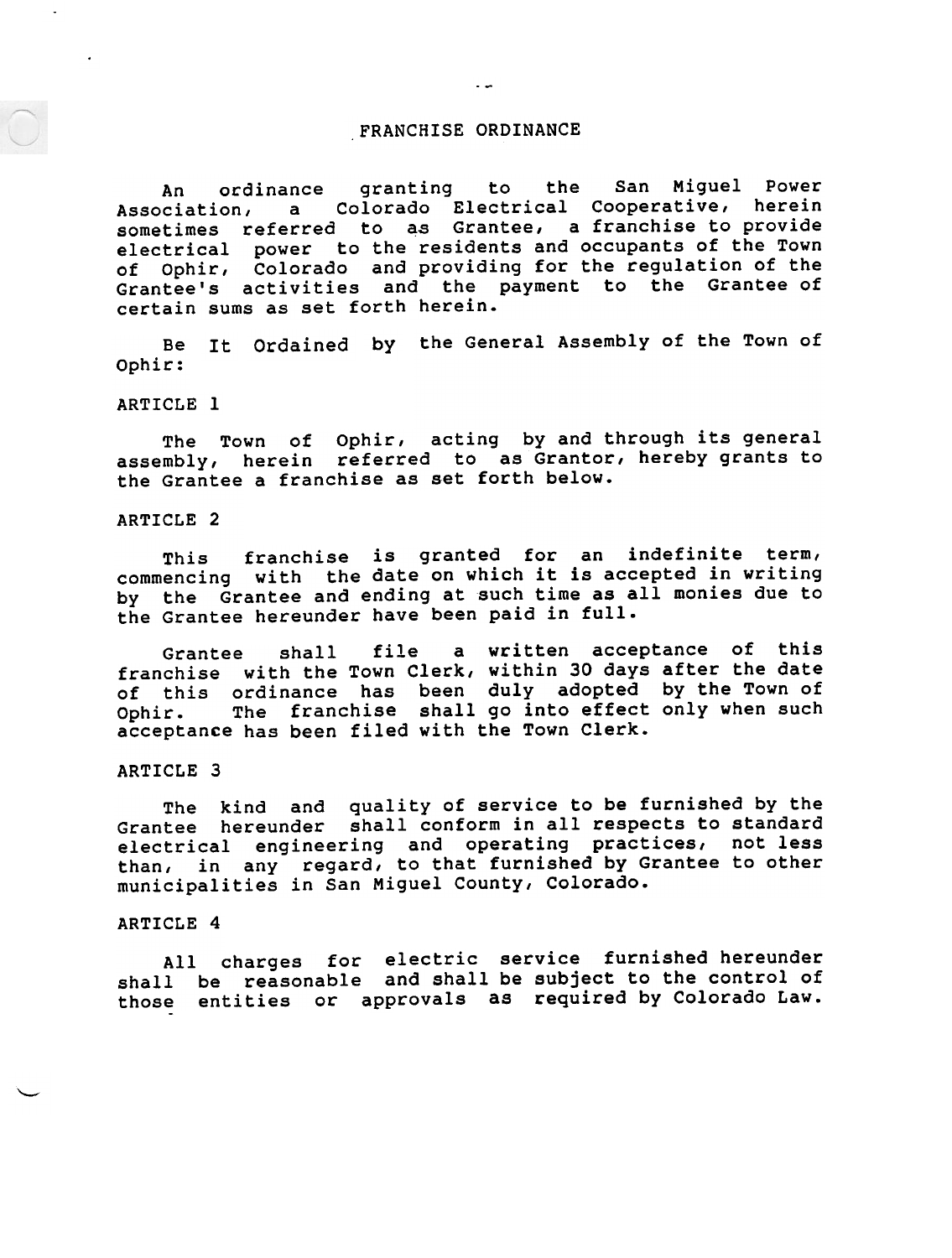# ARTICLE 5

'"

All poles, towers, wires, transmission lines and other structures and appurtenances shall be erected so as not to interfere with traffic or the private use of property within the Town of Ophir. No pole, tower, structure or appurtenance shall be built or located within the Town of Ophir until Grantee obtains the written approval of the Town of Ophir, but such Town of Ophir approval shall not be unreasonably withheld so as to unduly interfere with the proper operation of the said lines, poles or structures.

# ARTICLE 6

The Town of Ophir hereby reserves the right to purchase the property of said company used and useful in the Town of Ophir limits at any time during the life of this franchise by paying to the San Miguel Power Association just compensation as agreed upon by the parties hereto. In the event such parties cannot agree on the price therefor, then such compensation shall be determined in accordance with the resolution procedure set forth in the Colorado Uniform Arbitration Act.

# ARTICLE 7

The Town of Ophir hereby establishes a franchise fee in the amount of 10% of the reasonable charges for electrical service, which fee shall be collected by San Miguel Power Association as a part of its normal billing procedures and collecte6 from the individual users. of San Miguel Power Association's services and power within the Town of Ophir. Those monies shall be earmarked for reimbursement to San Miguel Power Association for the costs of construction of a transmission line described in the agreement which is attached hereto and incorporated herein by this reference. This fee shall be payable entirely to San Miguel Power Association so long as it is collected until such time as Grantee has been reimbursed entirely for the difference in actual cost, but not interest or other charges, between building the 115 kilovolt transmission line in the location of the existing line located in the Town of Ophir and in the location shown in Exhibit A which is an attachment to the agreement which is attached hereto. SMPA shall keep such books and records as are sufficient to enable the Town of Ophir to verify that the reimbursement for the costs of such transmission line is being paid. The Town of Ophir, its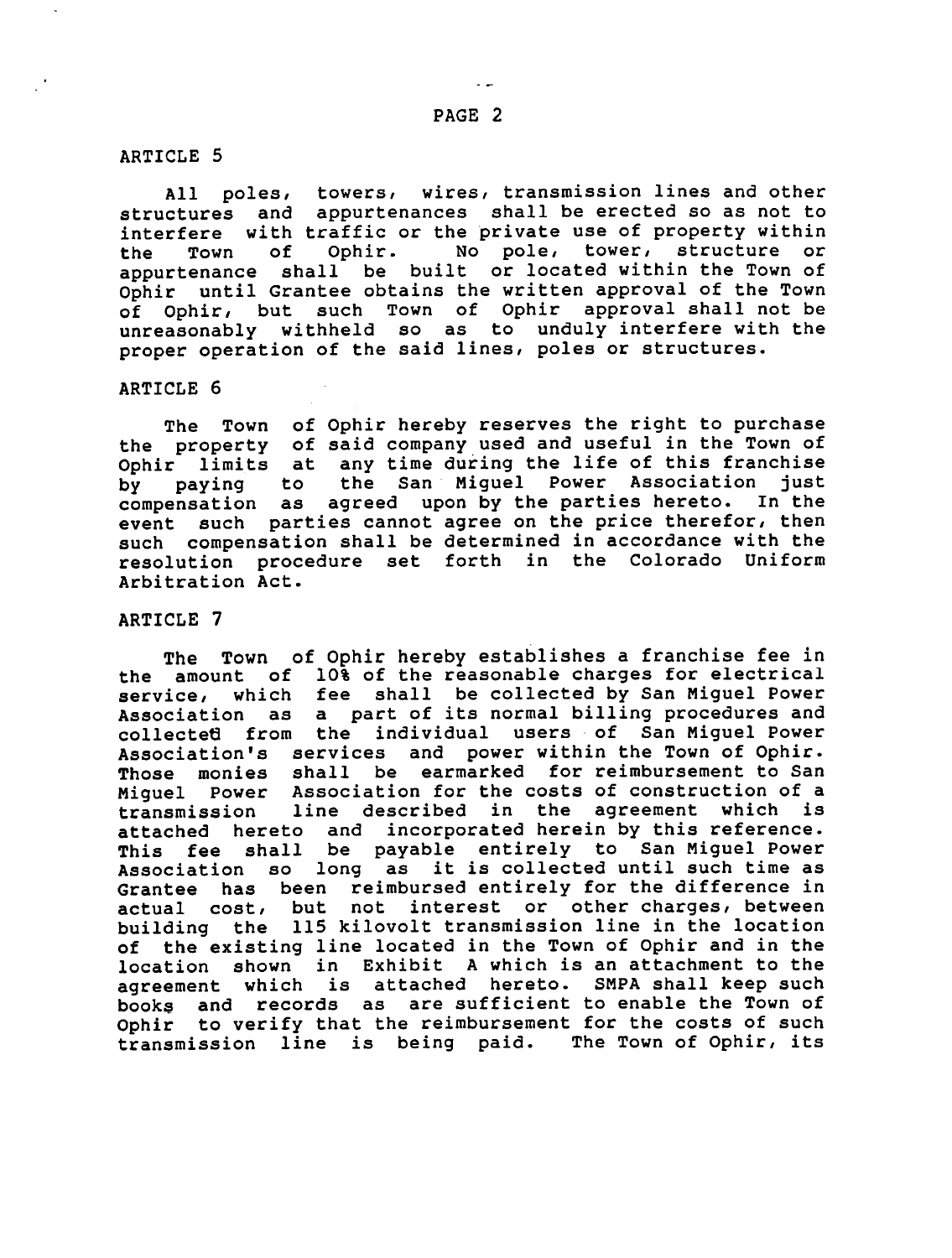### PAGE 3

agents and employees shall have the right of full access to such records of Grantee as are necessary to show-sai reimbursement for the transmission line and such agents and employees shall have the right to examine the books and records of Grantee at any time without cost to the Town of Ophir.

### ARTICLE 9

Grantee shall provide to the Town of Ophir a statement verified under oath, on an annual basis indicating the current status of the reimbursement and the total amount of revenues collected pursuant to this particular ordinance.

# ARTICLE 10

Grantee shall hold the Town of Ophir, its agents employees and officers harmless from any expense, claim cause of action, or liability for any act or failure to ac of Grantee, its agents, officers and employees, pursuant to the activities, operations hereunder. and services authorized

# ARTICLE 11

All ordinances or parts of ordinances in conflict with this ordinance are hereby repealed.

### ARTICLE 12

ere .<br>Grantor reserves the right to enforce reasonab regulations concerning the construction, operation and maintenance of any and all of the facilities, structures, or appurtenances of Grantee located within the boundaries of the Town of Ophir including the placement of all such facilities. Specifically, Grantee acknowledges that the Town of Ophir has previously adopted Ordinance No. 80-1<br>which provides for the undergrounding of electrical which provides for the undergrounding<br>facilities in the Town of Ophir so facilities in the Town of Ophir so long as said undergrounding is paid for by the users thereof. Grantee acknowledges that any additional construction, alteration or improvement of existing distribution lines are required to be undergrounded pursuant to said ordinance. Said undecgrounding shall, in addition to compliance with the Town- of Ophir ordinances, comply with applicable regulations of Grantee.